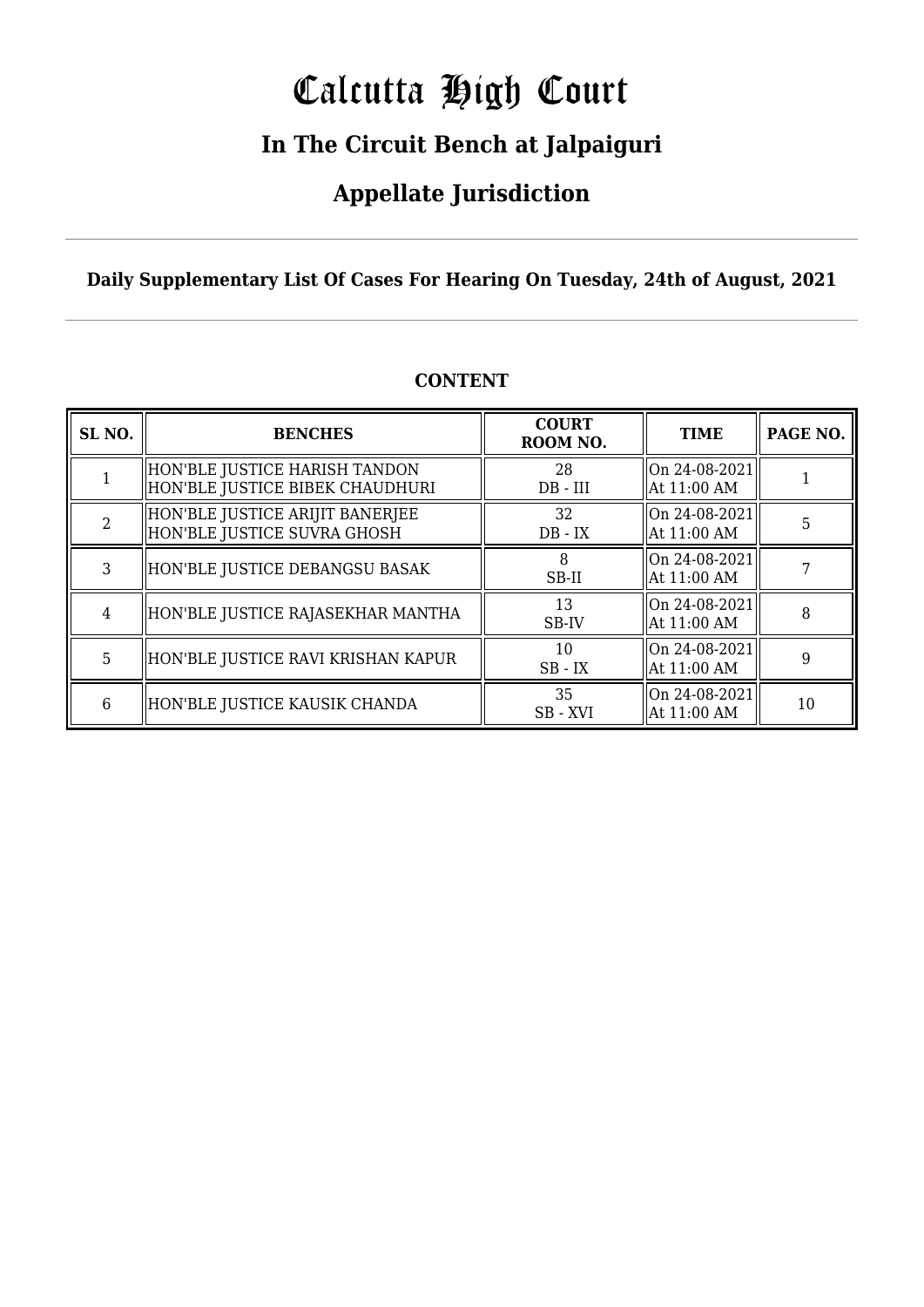

**DAILY CAUSELIST For Tuesday The 24th August 2021**

**COURT NO. 28**

#### **DIVISION BENCH (DB - III)**

#### **AT 11:00 AM**

**HON'BLE JUSTICE HARISH TANDON HON'BLE JUSTICE BIBEK CHAUDHURI**

#### **(VIA VIDEO CONFERENCE)**

#### **FROM PRINCIPAL BENCH**

|   |                               | <b>TO BE MENTIONED</b>                                                                                                                 |                          |
|---|-------------------------------|----------------------------------------------------------------------------------------------------------------------------------------|--------------------------|
| 1 | CRM/780/2021<br>[CORRECTION]  | HIRANMOY ROY @<br><b>HIRANMAY ROY</b><br>VS<br>THE STATE OF WEST<br><b>BENGAL</b>                                                      | ANIRBAN BANERJEE         |
|   |                               | <b>FOR ORDERS</b>                                                                                                                      |                          |
| 2 | $[J - II]$<br>In CRM/497/2021 | IA NO. CRAN/1/2021 RAMESH MANJU BISHNOI@<br>RAMESH MANJU BISHNOY@<br>RAMESH KUMAR BISHNOI<br>Vs.<br>THE STATE OF WEST<br><b>BENGAL</b> | PRITAM ROY<br>PRITAM ROY |
|   |                               | <b>APPLICATION FOR BAIL</b>                                                                                                            |                          |
| 3 | CRM/748/2021<br>[3.15 P.M.]   | RANJAN ROY AND ANR<br>VS<br>State of West Bengal                                                                                       | NASER ALI                |
| 4 | CRM/722/2021                  | RAJESH MUNDA @ GUTTU<br><b>VS</b><br>THE STATE OF WEST<br><b>BENGAL</b>                                                                | <b>ARIJIT GHOSH</b>      |

5 CRM/812/2021 BILTU SEN VS THE STATE OF WEST BENGAL SHYAMAL BARMAN 6 CRM/814/2021 BHIM RAI VS THE STATE OF WEST BENGAL ABHISEK PALIT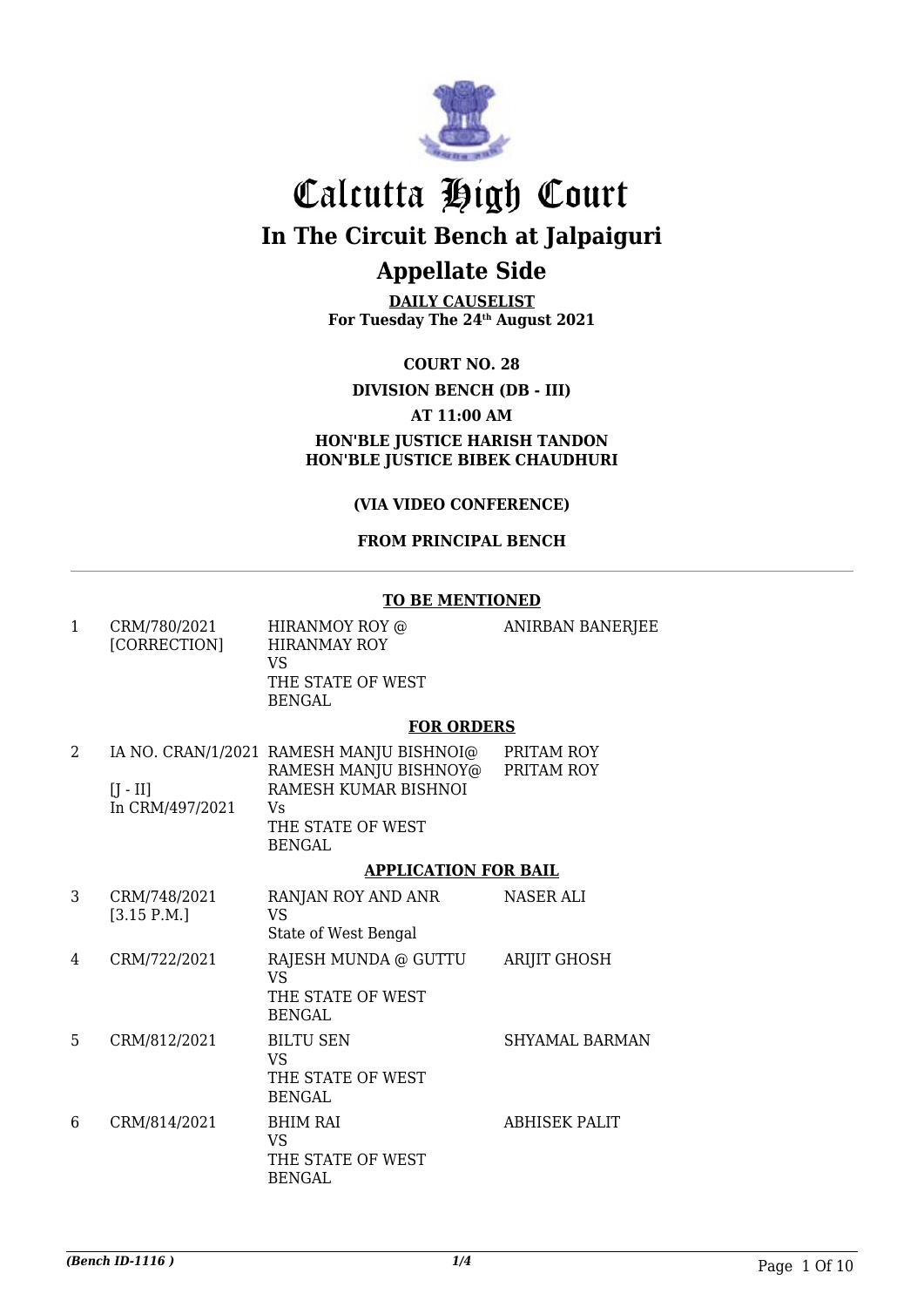|    | wt7 CRM/555/2021                | <b>BHIM RAI</b><br><b>VS</b><br>THE STATE OF WEST<br><b>BENGAL</b>                      | <b>ABHISEK PALIT</b>         |
|----|---------------------------------|-----------------------------------------------------------------------------------------|------------------------------|
| 8  | CRM/838/2021                    | PARESH SEN<br><b>VS</b><br>THE STATE OF WEST<br><b>BENGAL</b>                           | <b>SUDIP GUHA</b>            |
| 9  | CRM/854/2021                    | SIRAJ ANSWARI @ ANSARI<br><b>VS</b><br>THE STATE OF WEST<br><b>BENGAL</b>               | <b>SUDIP GUHA</b>            |
| 10 | CRM/865/2021                    | <b>GOPAL BARMAN</b><br><b>VS</b><br>THE STATE OF WEST<br><b>BENGAL</b>                  | <b>BABLU MITRA</b>           |
| 11 | CRM/866/2021                    | CHIRANJIT ROY<br><b>VS</b><br>THE STATE OF WEST<br><b>BENGAL</b>                        | <b>KALIPADA DAS</b>          |
| 12 | CRM/867/2021                    | EKRAMUL<br>HAQUE@AKRAMUL HAQUE<br><b>AND ANR</b><br><b>VS</b><br>State of West Bengal   | NILENDRA NARAYAN<br>RAY      |
|    |                                 | <b>APPLICATION FOR ANTICIPATORY BAIL</b>                                                |                              |
| 13 | CRM/499/2021                    | <b>SAHANUR MIA</b><br><b>VS</b><br>THE STATE OF WEST<br><b>BENGAL</b>                   | HILLOL SAHA<br><b>PODDER</b> |
|    | IA NO: CRAN/1/2021              |                                                                                         |                              |
| 14 | CRM/534/2021                    | RAJU BARMAN @ BABAI<br><b>BARMAN</b><br><b>VS</b><br>THE STATE OF WEST<br><b>BENGAL</b> | SUBHASISH MISRA              |
|    | IA NO: CRAN/1/2021              |                                                                                         |                              |
| 15 | CRM/242/2021                    | SUSHANTA BARMAN AND<br><b>ORS</b><br><b>VS</b><br>THE STATE OF WEST<br><b>BENGAL</b>    | HILLOL SAHA<br><b>PODDER</b> |
|    | IA NO: CRAN/1/2021              |                                                                                         |                              |
| 16 | CRM/579/2021                    | <b>CHANDAN LASKAR</b><br><b>VS</b><br>THE STATE OF WEST<br><b>BENGAL</b>                | SUBHASISH MISRA              |
|    | IA NO: CRAN/1/2021, CRAN/2/2021 |                                                                                         |                              |
| 17 | CRM/128/2021                    | LALIT BARMAN AND ORS<br><b>VS</b><br>The State of West Bengal                           | HILLOL SAHA<br>PODDER        |
|    | $I$ AIO CDANIII 19091           |                                                                                         |                              |

IA NO: CRAN/1/2021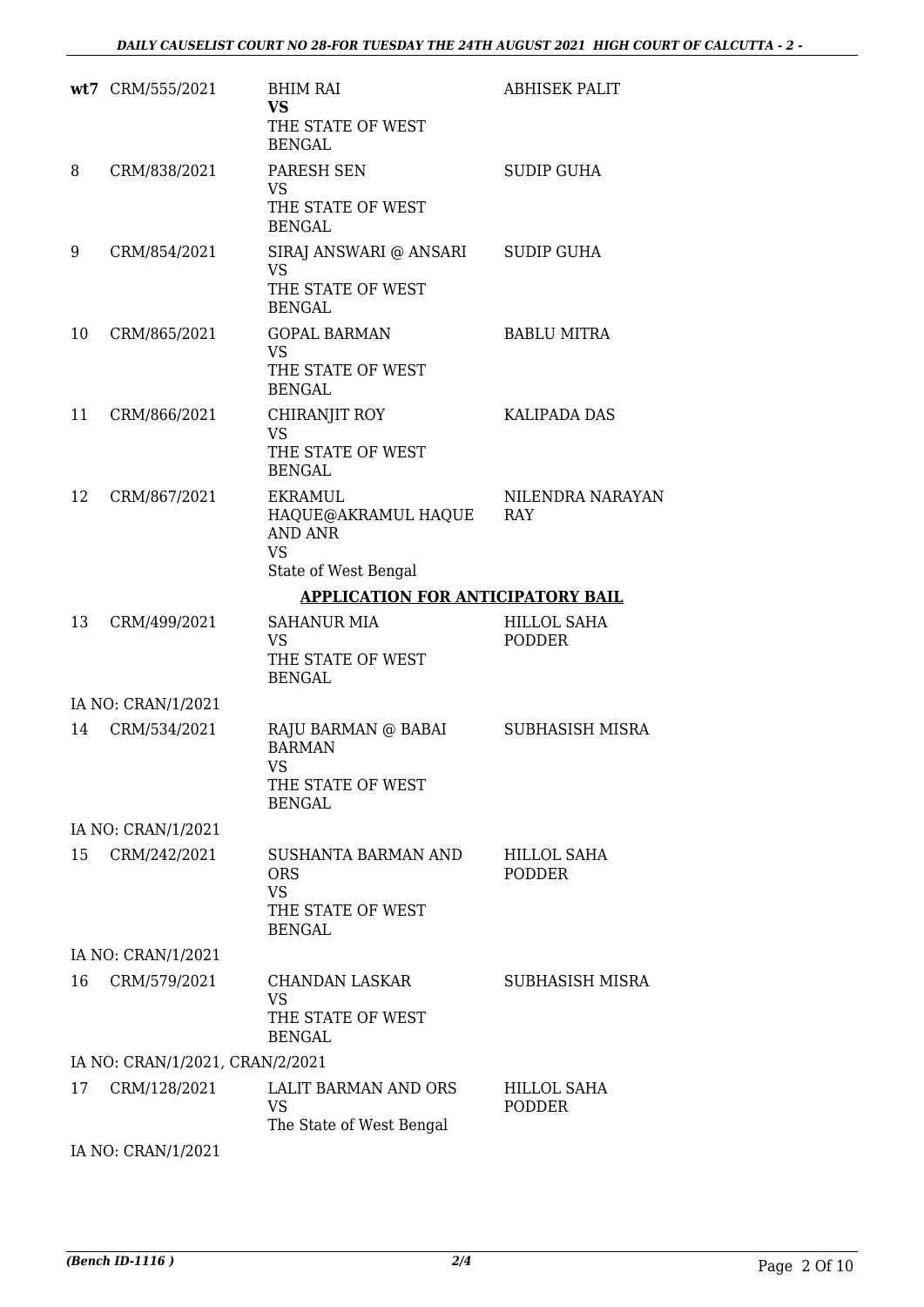| 18     | CRM/362/2021       | SAKIYA BIBI@ SAFIYA BIBI<br><b>VS</b><br>THE STATE OF WEST<br><b>BENGAL</b>                              | <b>HILLOL SAHA</b><br><b>PODDER</b> |
|--------|--------------------|----------------------------------------------------------------------------------------------------------|-------------------------------------|
|        | IA NO: CRAN/1/2021 |                                                                                                          |                                     |
| 19     | CRM/473/2021       | DHRUBAJYOTI ROY AND<br><b>ORS</b><br><b>VS</b><br>THE STATE OF WEST<br><b>BENGAL</b>                     | HILLOL SAHA<br><b>PODDER</b>        |
|        | IA NO: CRAN/1/2021 |                                                                                                          |                                     |
| 20     | CRM/510/2021       | BAIDYA CHAKRABORTY<br><b>VS</b><br>THE STATE OF WEST<br><b>BENGAL</b>                                    | MADHUSHRI DUTTA                     |
| 21     | CRM/575/2021       | NEMAI KARMAKAR @ NIMAI KALLAL GHOSH<br><b>VS</b><br>THE STATE OF WEST<br><b>BENGAL</b>                   |                                     |
| 22     | CRM/766/2021       | MODON DAS @ MADAN DAS JAYDEEP KANTA<br><b>AND ANR</b><br><b>VS</b><br>THE STATE OF WEST<br><b>BENGAL</b> | <b>BHOWMIK</b>                      |
| 23     | CRM/735/2021       | RAHAMAN ALI AND ANR<br><b>VS</b><br>THE STATE OF WEST<br><b>BENGAL</b>                                   | DEBAJIT KUNDU                       |
| 24     | CRM/810/2021       | ABU CHHAYED @ TINKU @<br>ABU SAHED AND ORS<br><b>VS</b><br>THE STATE OF WEST<br><b>BENGAL</b>            | <b>SUDIP GUHA</b>                   |
| $25 -$ | CRM/692/2021       | TAPASH SARKAR @ TAPAS<br><b>SARKAR</b><br><b>VS</b><br>THE STATE OF WEST<br><b>BENGAL</b>                | <b>SUDIP GUHA</b>                   |
| 26     | CRM/708/2021       | BISWAJIT KIRTANIA<br><b>VS</b><br>THE STATE OF WEST<br><b>BENGAL</b>                                     | JAYDEEP KANTA<br><b>BHOWMIK</b>     |
| 27     | CRM/709/2021       | SUREN CHANDRA ROY @<br><b>SUREN ROY AND ORS</b><br><b>VS</b><br>THE STATE OF WEST<br><b>BENGAL</b>       | JAYDEEP KANTA<br><b>BHOWMIK</b>     |
| 28     | CRM/824/2021       | NIREN @ NIRENDRANATH<br><b>ROY</b><br><b>VS</b><br>THE STATE OF WEST<br><b>BENGAL</b>                    | ANIRBAN BANERJEE                    |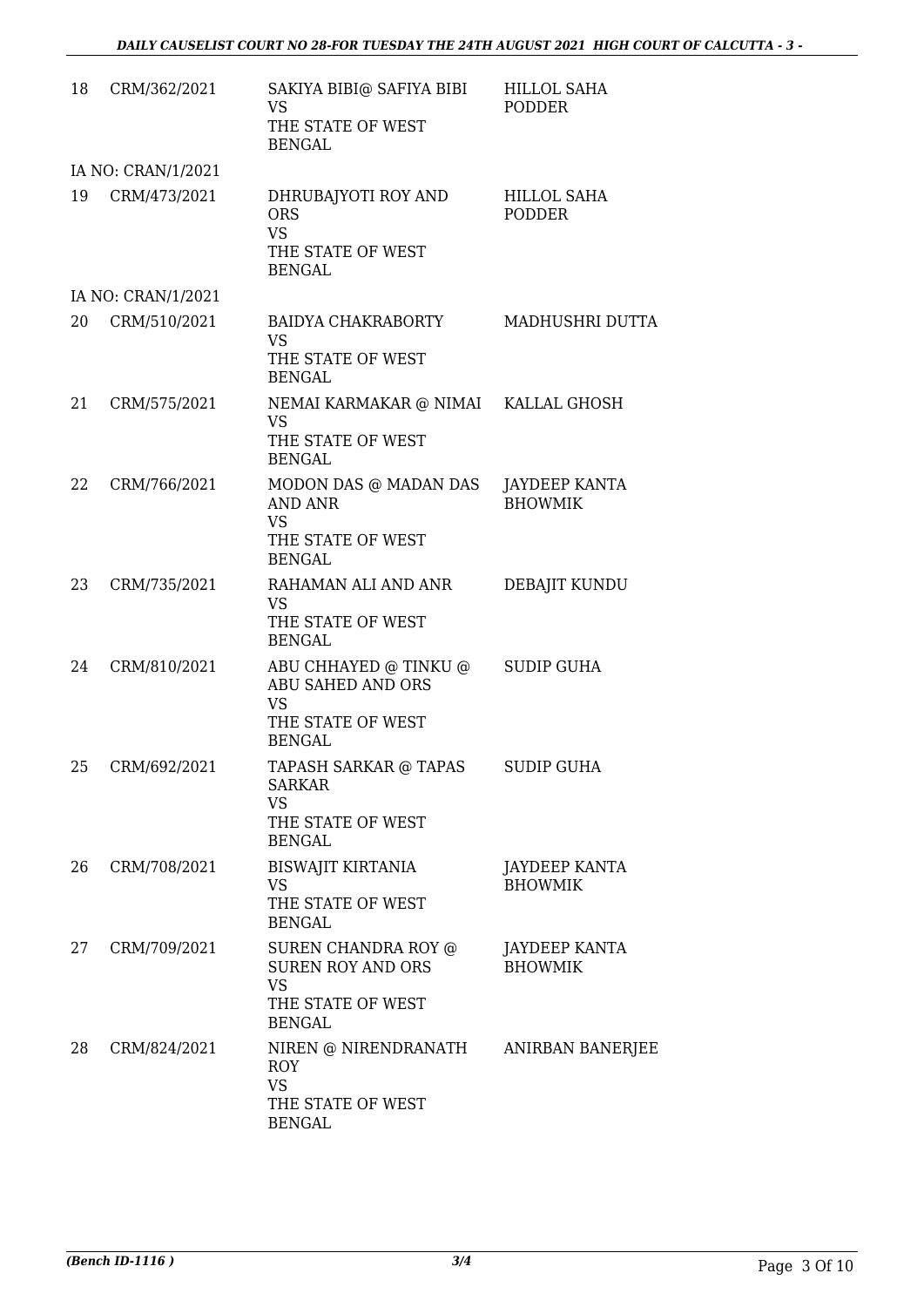| 29 | CRM/827/2021                    | TIKARAM GAUTAM AND<br><b>ANR</b><br><b>VS</b>                                                             | <b>HILLOL SAHA</b><br><b>PODDER</b> |
|----|---------------------------------|-----------------------------------------------------------------------------------------------------------|-------------------------------------|
|    |                                 | THE UNION OF INDIA                                                                                        |                                     |
| 30 | CRM/830/2021                    | <b>RABIN BARMAN AND ORS</b><br><b>VS</b><br>THE STATE OF WEST<br><b>BENGAL</b>                            | <b>HILLOL SAHA</b><br><b>PODDER</b> |
| 31 | CRM/832/2021                    | TAPAS ROY @ BAPPA AND<br><b>ORS</b><br><b>VS</b><br>THE STATE OF WEST<br><b>BENGAL</b>                    | HILLOL SAHA<br><b>PODDER</b>        |
| 32 | CRM/840/2021                    | SADEK ALI MIAH @<br>CHHADEK ALI MIAH AND<br><b>ORS</b><br><b>VS</b><br>THE STATE OF WEST<br><b>BENGAL</b> | <b>SUDIP GUHA</b>                   |
| 33 | CRM/842/2021                    | SISHU GOPAL ROY AND ORS<br><b>VS</b><br>THE STATE OF WEST<br><b>BENGAL</b>                                | DEBAJIT KUNDU                       |
| 34 | CRM/846/2021                    | RABIKANTA ADHIKARY<br><b>VS</b><br>STATE OF WEST BENGAL                                                   | <b>KALIPADA DAS</b>                 |
| 35 | CRM/848/2021                    | MAJIDUL HOQUE @<br><b>MAJIDUL HAQUE</b><br><b>VS</b><br>THE STATE OF WEST<br><b>BENGAL</b>                | <b>HILLOL SAHA</b><br><b>PODDER</b> |
| 36 | CRM/851/2021                    | SAIDUL ISLAM @ SAIDUL<br>HOQUE AND ANR<br><b>VS</b><br>THE STATE OF WEST<br><b>BENGAL</b>                 | <b>SUDIP GUHA</b>                   |
| 37 | CRM/853/2021                    | <b>BABLU BARMAN AND ORS</b><br><b>VS</b><br>State of West Bengal                                          | <b>RATAN CHANDRA</b><br><b>ROY</b>  |
| 38 | CRM/864/2021                    | HIRENDRA KUMAR SARKAR<br>@ SAGAR<br><b>VS</b><br>THE STATE OF WEST                                        | <b>HILLOL SAHA</b><br><b>PODDER</b> |
|    |                                 | <b>BENGAL</b>                                                                                             |                                     |
|    |                                 | <b>APPLICATION</b>                                                                                        |                                     |
| 39 | IA NO. CRAN/1/2021 SARJU SHARMA |                                                                                                           |                                     |
|    |                                 | Vs<br>THE CTATE OF MECT                                                                                   | <b>ANIRBAN BANER</b>                |

| 39. | IA NO. CRAN/1/2021 SARJU SHARMA | Vs                          | ANIRBAN BANERJEE |
|-----|---------------------------------|-----------------------------|------------------|
|     | In CRM/74/2021                  | THE STATE OF WEST<br>BENGAL |                  |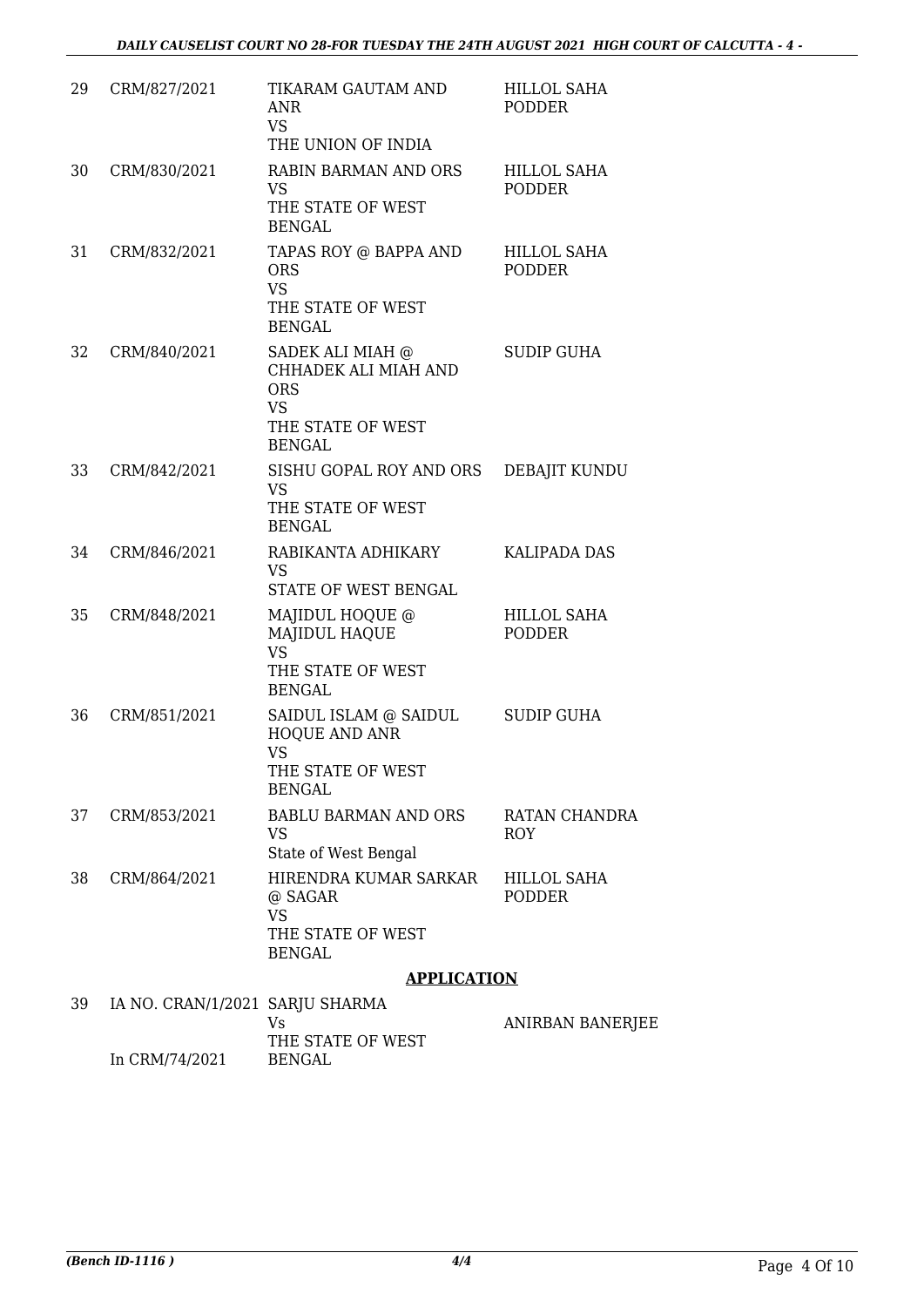

**DAILY CAUSELIST For Tuesday The 24th August 2021**

**COURT NO. 32**

#### **DIVISION BENCH (DB - IX)**

#### **AT 11:00 AM**

**HON'BLE JUSTICE ARIJIT BANERJEE HON'BLE JUSTICE SUVRA GHOSH**

#### **(VIA VIDEO CONFERENCE)**

#### **FROM PRINCIPAL BENCH**

#### **APPLICATION FOR BAIL**

| $\mathbf{1}$ | CRM/834/2021<br>[26.08.2021]                                                          | <b>SUKUMAR SEN</b><br>VS<br>State of West Bengal                                     | <b>SABIR ALI</b>                                                   |
|--------------|---------------------------------------------------------------------------------------|--------------------------------------------------------------------------------------|--------------------------------------------------------------------|
| 2            | $[26.08.2021]$ [3<br>$P.M.]$ [C]<br>In CRM/479/2021                                   | IA NO. CRAN/1/2021 SOHONLAL AND ANR<br>Vs<br>THE STATE OF WEST<br><b>BENGAL</b>      | JAYDEEP KANTA<br><b>BHOWMIK</b><br>JAYDEEP KANTA<br><b>BHOWMIK</b> |
| 3            | IA NO. CRAN/1/2021 RUSTOM MIAH<br>$[26.08.2021]$ [3<br>$P.M.]$ [C]<br>In CRM/509/2021 | Vs<br>THE STATE OF WEST<br><b>BENGAL</b>                                             | <b>ARUSHI RATHORE</b><br><b>ARUSHI RATHORE</b>                     |
| 4            | CRM/530/2021<br>(With CRAN/1/2021) SARKAR                                             | PHANI SARKAR @ FANI<br><b>VS</b><br>THE STATE OF WEST<br><b>BENGAL</b>               | <b>SABIR ALI</b>                                                   |
| 5            | CRM/829/2021<br>[31.08.2021]                                                          | RENA BEGAM @ REMA<br><b>BEGAM</b><br><b>VS</b><br>THE STATE OF WEST<br><b>BENGAL</b> | <b>SUDIP GUHA</b>                                                  |
| 6            | CRM/849/2021                                                                          | RAJESH KUNDU @ KAUWA<br>VS.<br>THE STATE OF WEST<br><b>BENGAL</b>                    | <b>SUDIP GUHA</b>                                                  |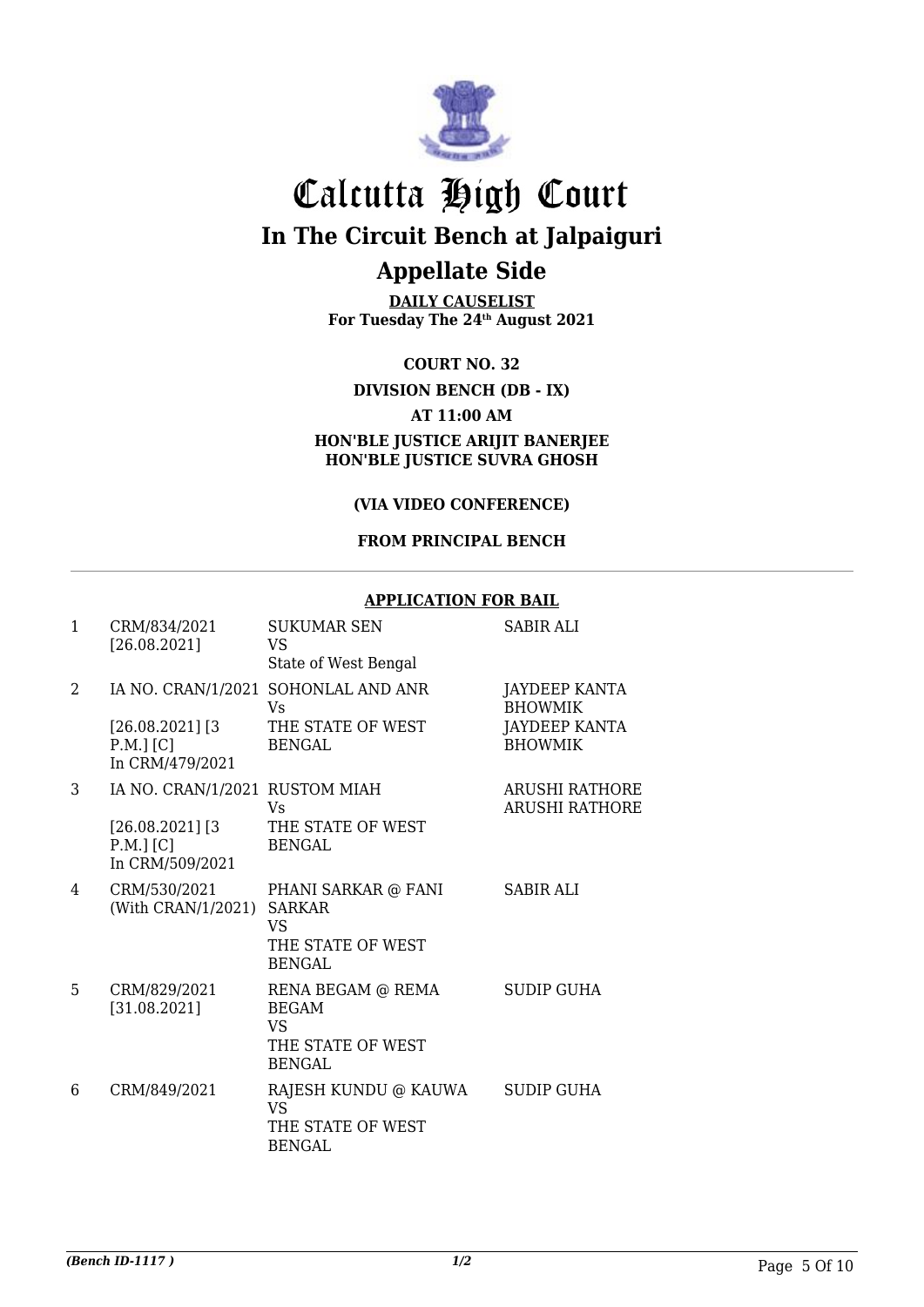| 7 | CRM/859/2021 | <b>BUDDHADEB ORAON @</b><br><b>SURESH OROWN</b><br>VS<br>THE STATE OF WEST<br>BENGAL | ANIRUDDHA BISWAS                  |
|---|--------------|--------------------------------------------------------------------------------------|-----------------------------------|
| 8 | CRM/860/2021 | RAHUL MALAKAR<br>VS<br>THE STATE OF WEST<br>BENGAL                                   | <b>ARIJIT GHOSH</b>               |
| 9 | CRM/879/2021 | RAJPAL SINGH<br>VS<br>State of West Bengal                                           | <b>TANMAY</b><br><b>CHOWDHURY</b> |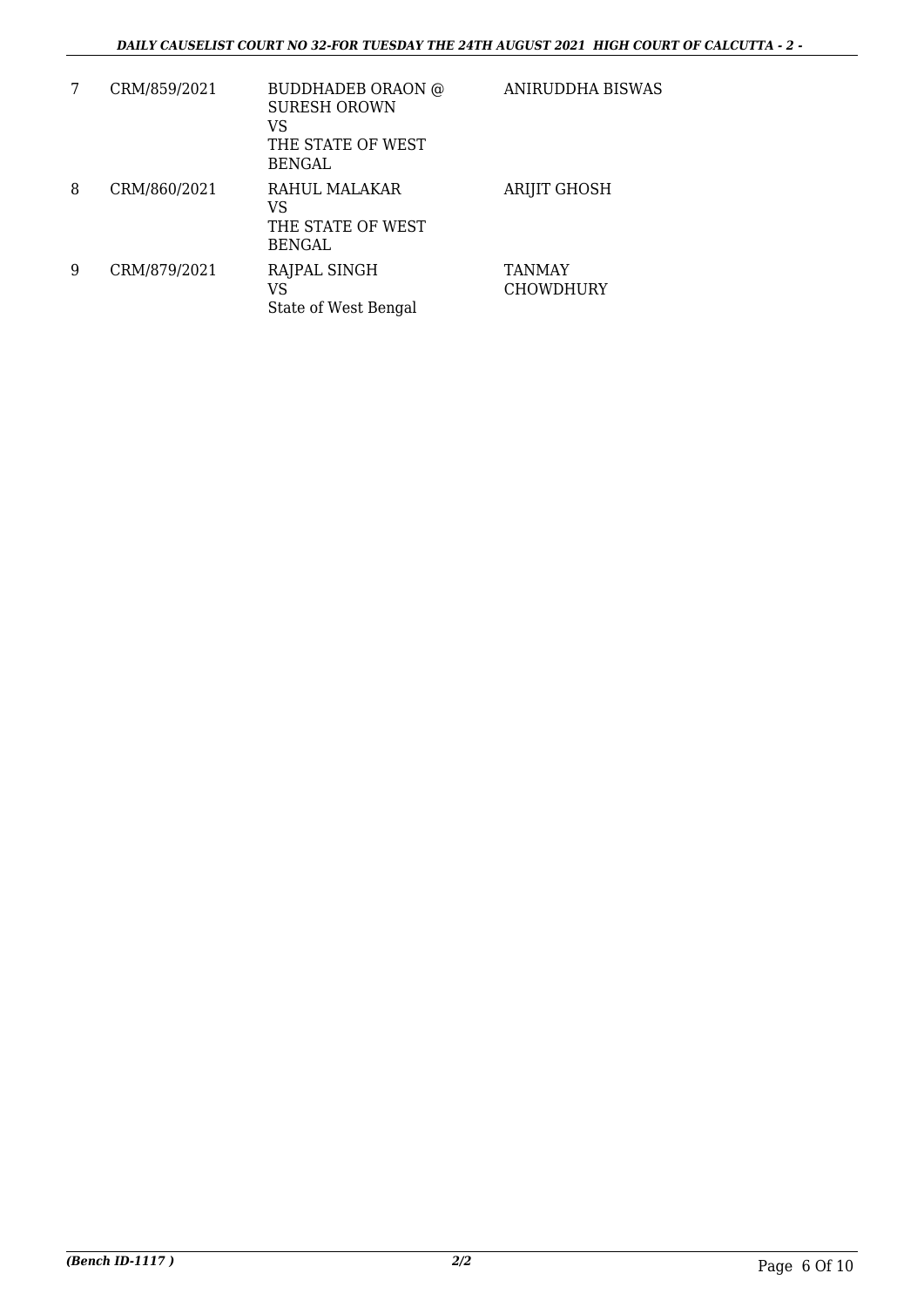

**DAILY CAUSELIST For Tuesday The 24th August 2021**

**COURT NO. 8 SINGLE BENCH (SB-II) AT 11:00 AM HON'BLE JUSTICE DEBANGSU BASAK**

#### **(VIA VIDEO CONFERENCE)**

#### **FROM PRINCIPAL BENCH**

#### **MOTION**

SUPRIYA DUBEY

1 WPA/1106/2021 SHRIKISHAN AGARWAL

VS STATE OF WEST BENGAL AND ORS.

*(Bench ID-1077 ) 1/1* Page 7 Of 10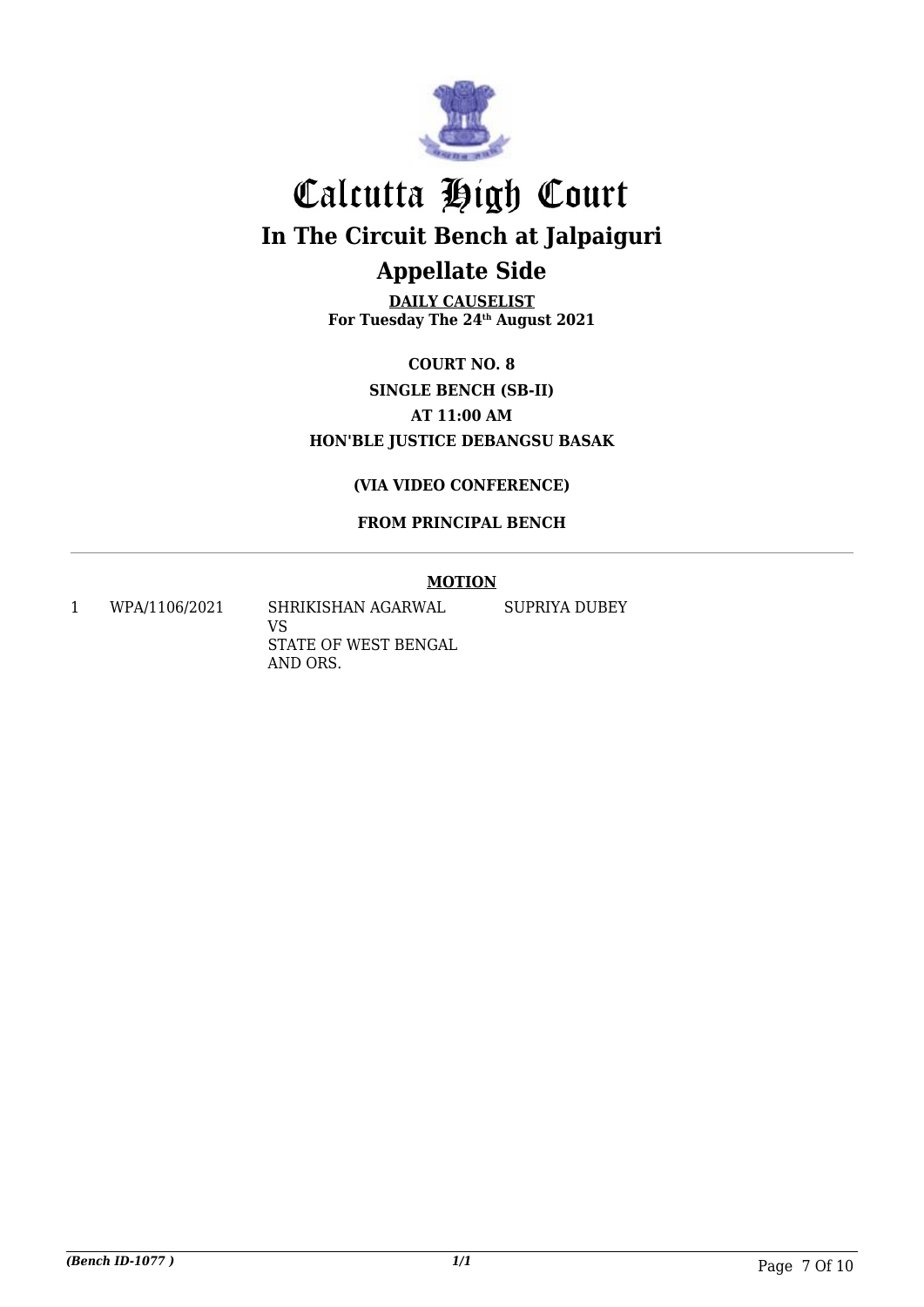

**DAILY CAUSELIST For Tuesday The 24th August 2021**

**COURT NO. 13 SINGLE BENCH (SB-IV) AT 11:00 AM HON'BLE JUSTICE RAJASEKHAR MANTHA**

#### **(VIA VIDEO CONFERENCE)**

#### **FROM PRINCIPAL BENCH**

#### **MOTION**

|   | WPA/992/2021  | PRASENJIT DAS<br>VS<br>THE STATE OF WEST<br>BENGAL AND ORS | PRADIP KUMAR DAS |
|---|---------------|------------------------------------------------------------|------------------|
| 2 | WPA/1154/2021 | KUMAR ATANU<br>VS<br>THE STATE OF WEST<br>BENGAL AND ORS   | KUMAR SHANTANU   |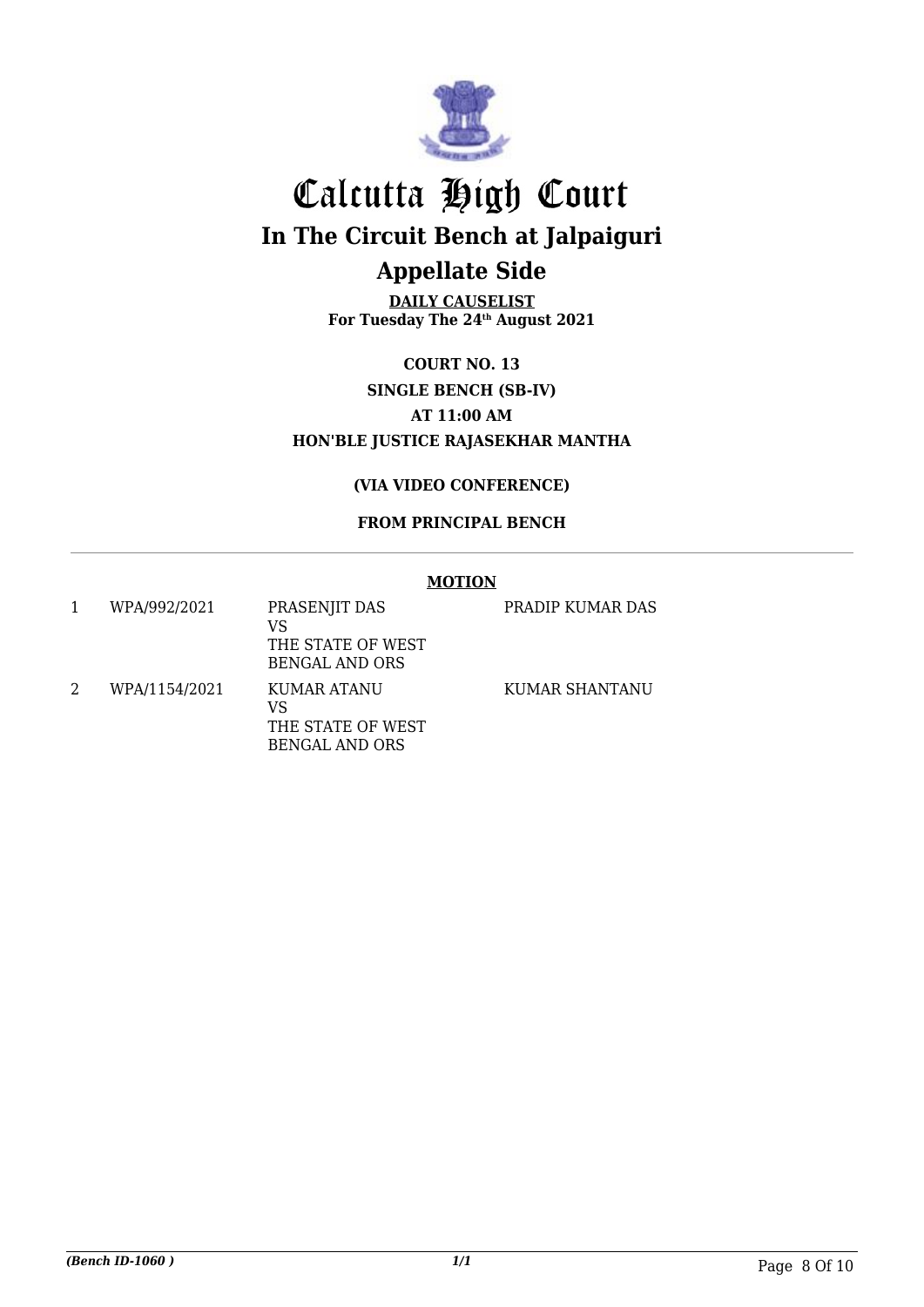

**DAILY CAUSELIST For Tuesday The 24th August 2021**

**COURT NO. 10 SINGLE BENCH (SB - IX) AT 11:00 AM HON'BLE JUSTICE RAVI KRISHAN KAPUR**

#### **(VIA VIDEO CONFERENCE)**

#### **FROM PRINCIPAL BENCH**

#### **MOTION**

1 WPA/1099/2021 ANJALI SUTRADHAR AND **ORS** VS Union of India AND ORS

AVIROOP BHATTACHARYA

*(Bench ID-1046 ) 1/1* Page 9 Of 10